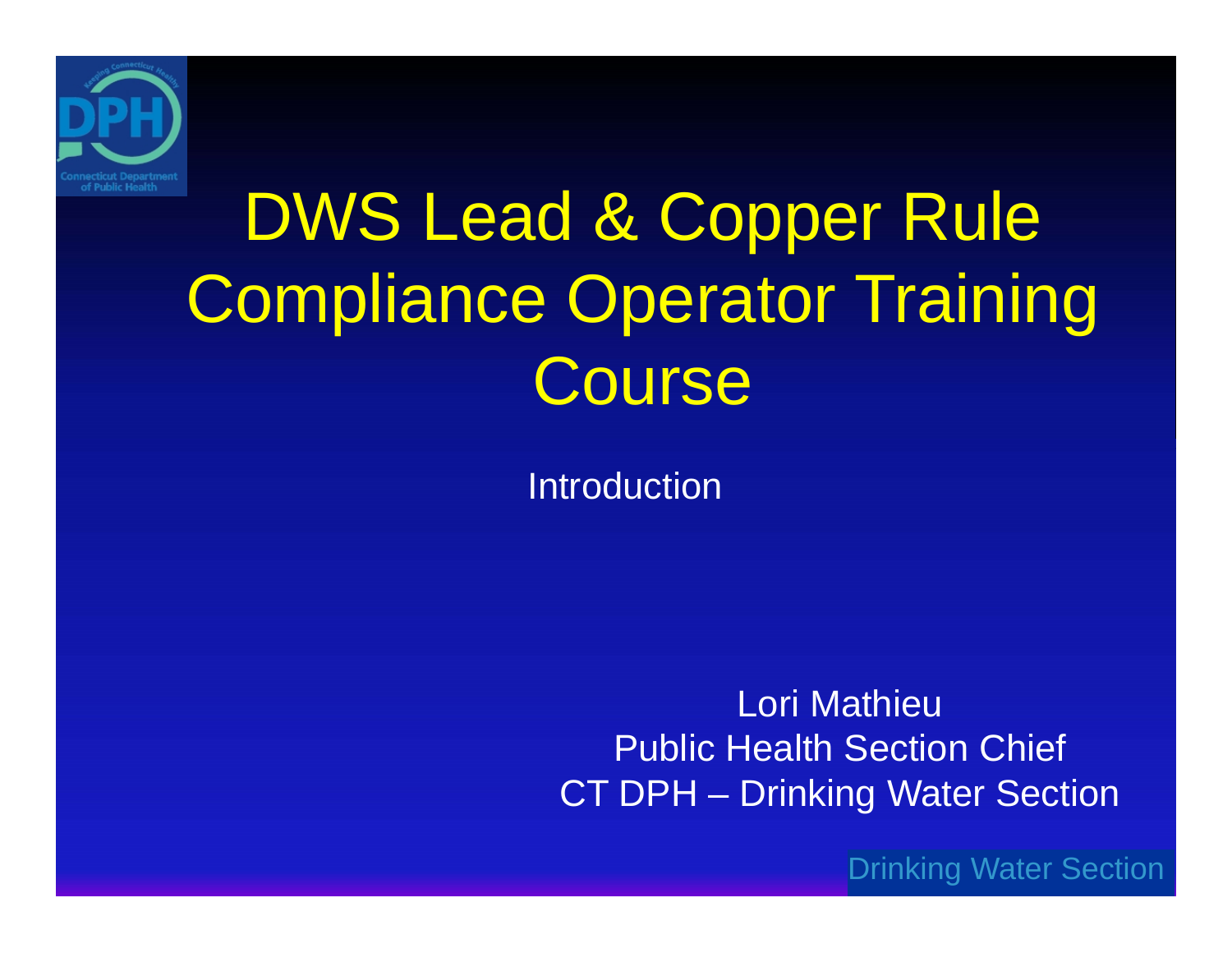



## Flint, MI

#### **◆ Broad Overview**

#### **◆ Response**

### **◆ Future**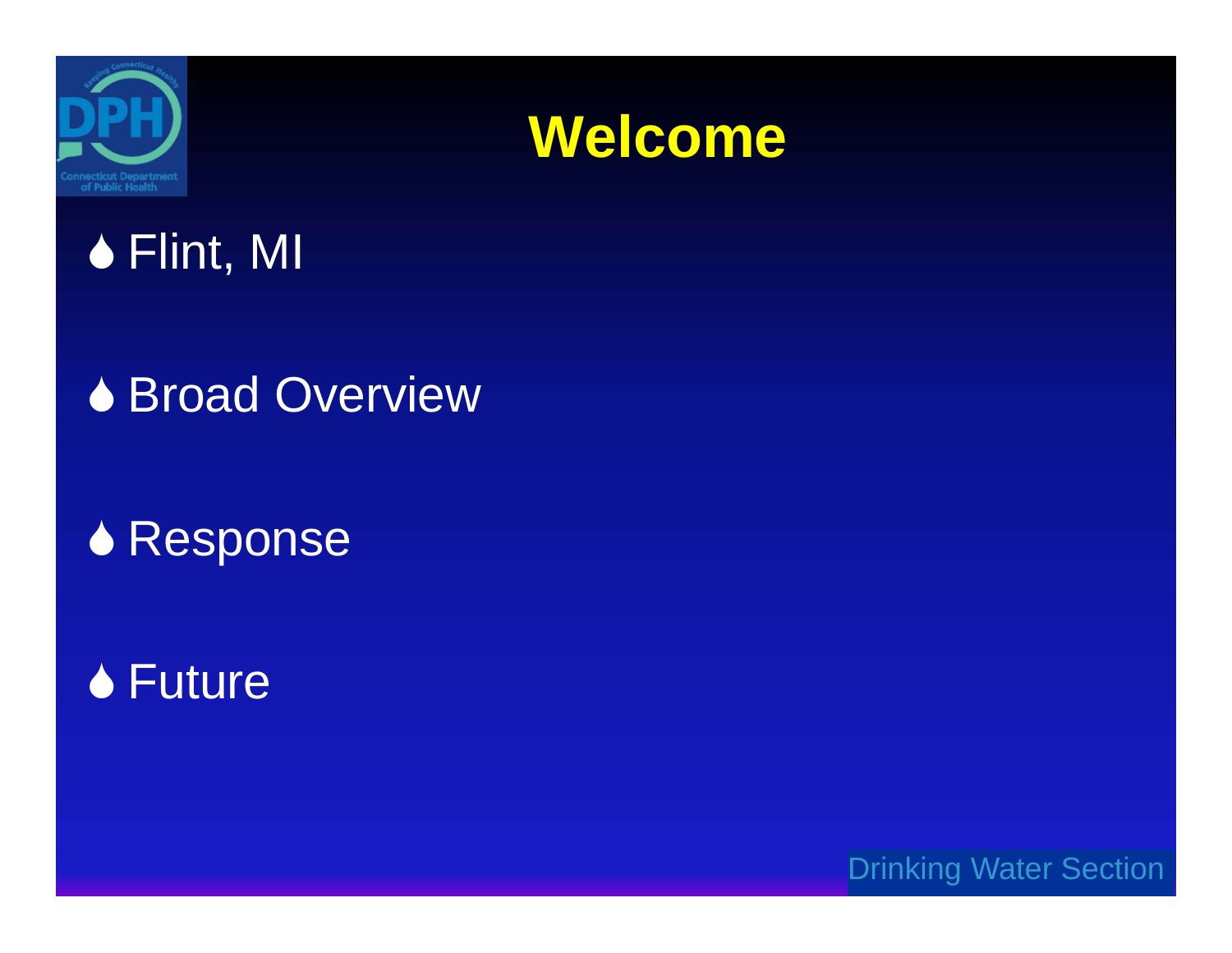

#### ◆ Why We are Here

♦ Importance of Operator Oversight in Relation to the Lead & Copper Rule

◆ Certified Operator – Technical Capacity

**◆ Experiences**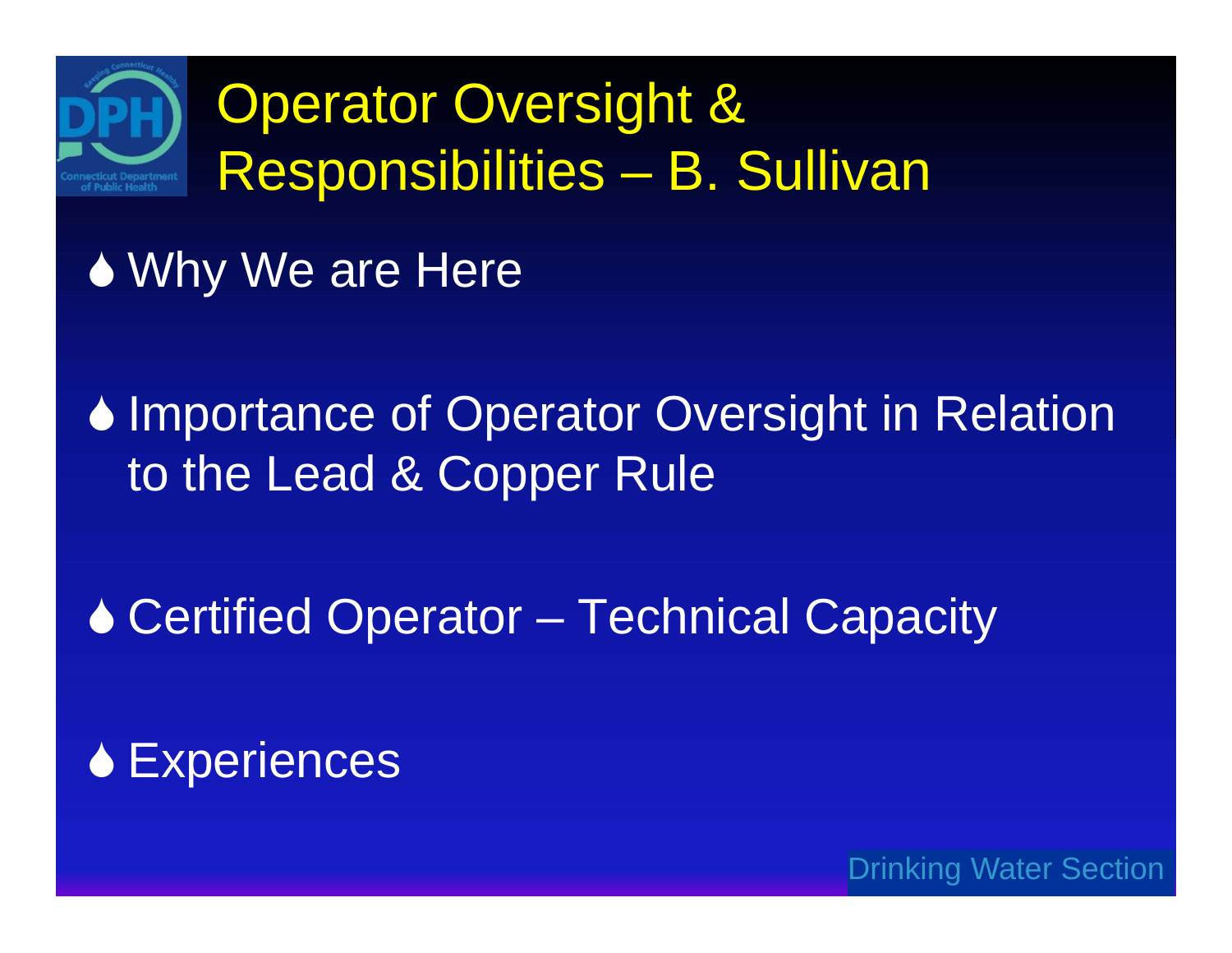

Overview of Lead / Copper Rule compliance requirements – C. Madonna

◆ To Provide Information on Lead and Copper Rule Requirements given the many noncompliance issues encountered by systems

- <u>◆ Pb & Cu Rule Specifics,</u>
- **◆ Sampling,**
- ◆ Results, Submission,
- ◆ Exceedance,
- **◆ Notifications,**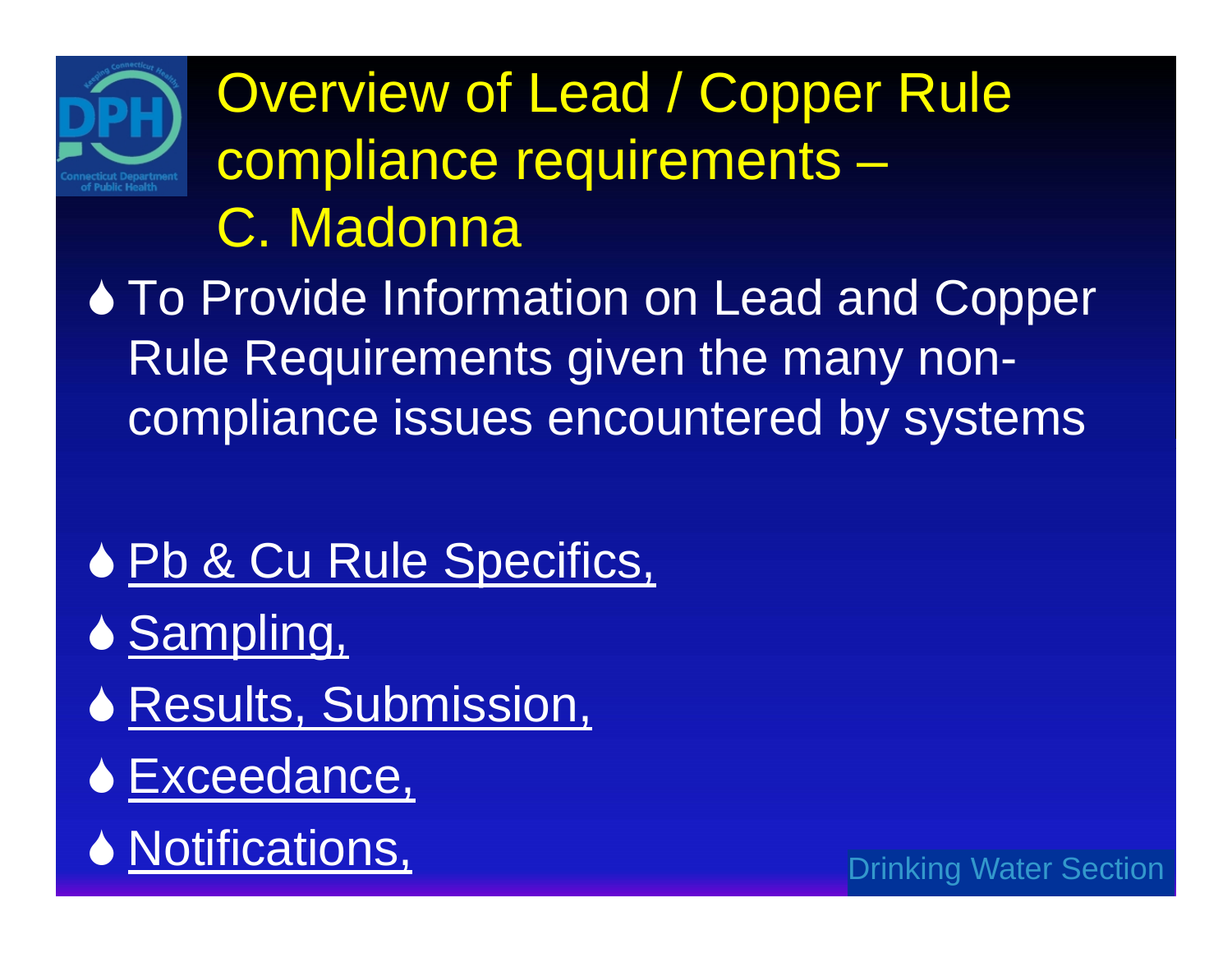## Enforcement / Orders – G. Johnson

◆ To Provide a Summary of enforcement actions taken and the particular requirements in those actions over the past year

- **♦ Summary of Orders,**
- **◆ Time Frames,**

◆ Web Listing of PWS with currently not in compliance with Lead Action Level,

◆ Removal from Web List, etc.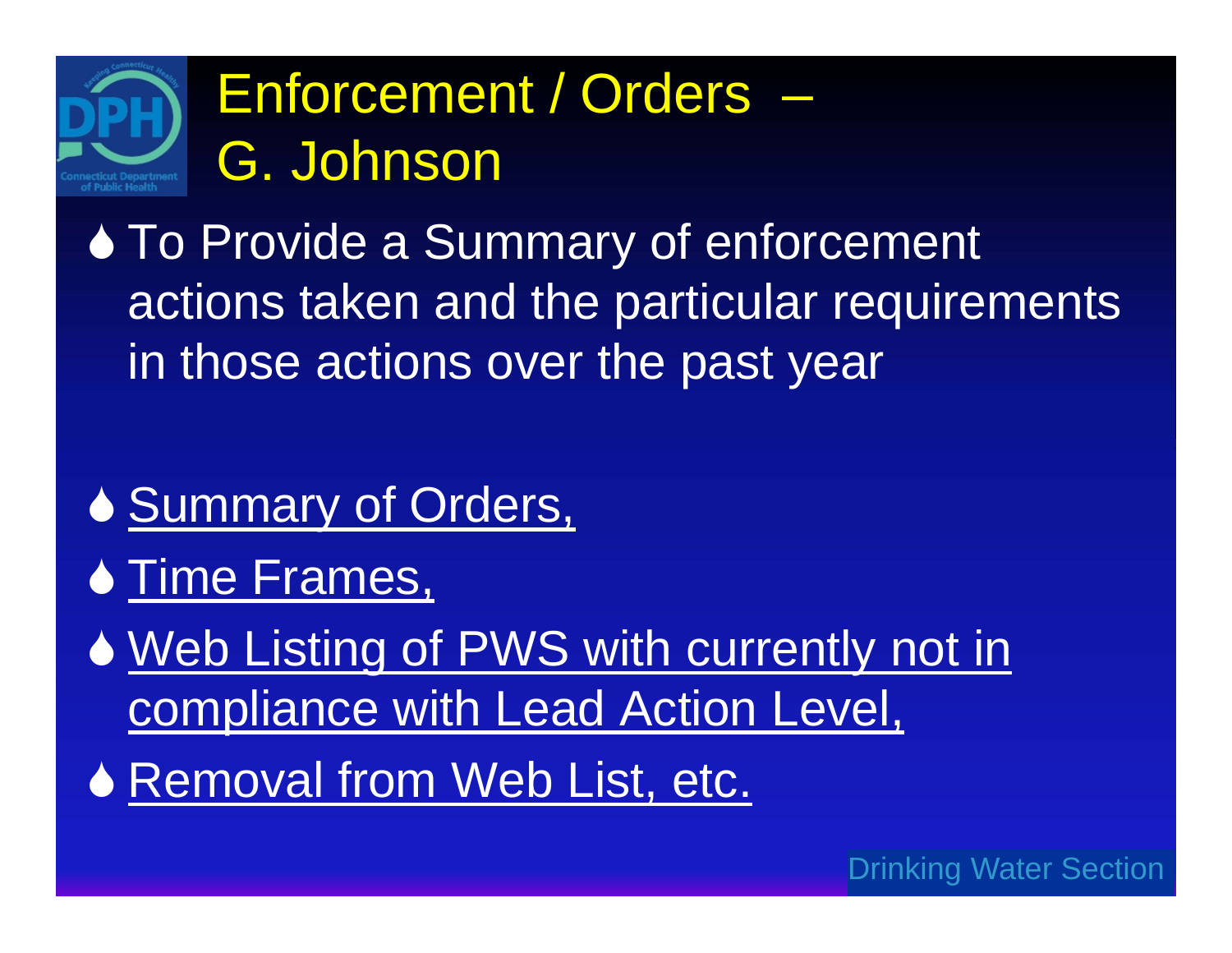

Overview of DWS Web pages, Circular Letters, EPA Resources – B. Sullivan

◆ To Summarize Information Provided on the DWS Web Site:

◆ Lead and Copper Rule

◆ Correspondence

◆ Consumer Notice Requirements

◆ Lead Public Education

◆ Public Water Systems Currently Not in Compliance with the Lead Action Level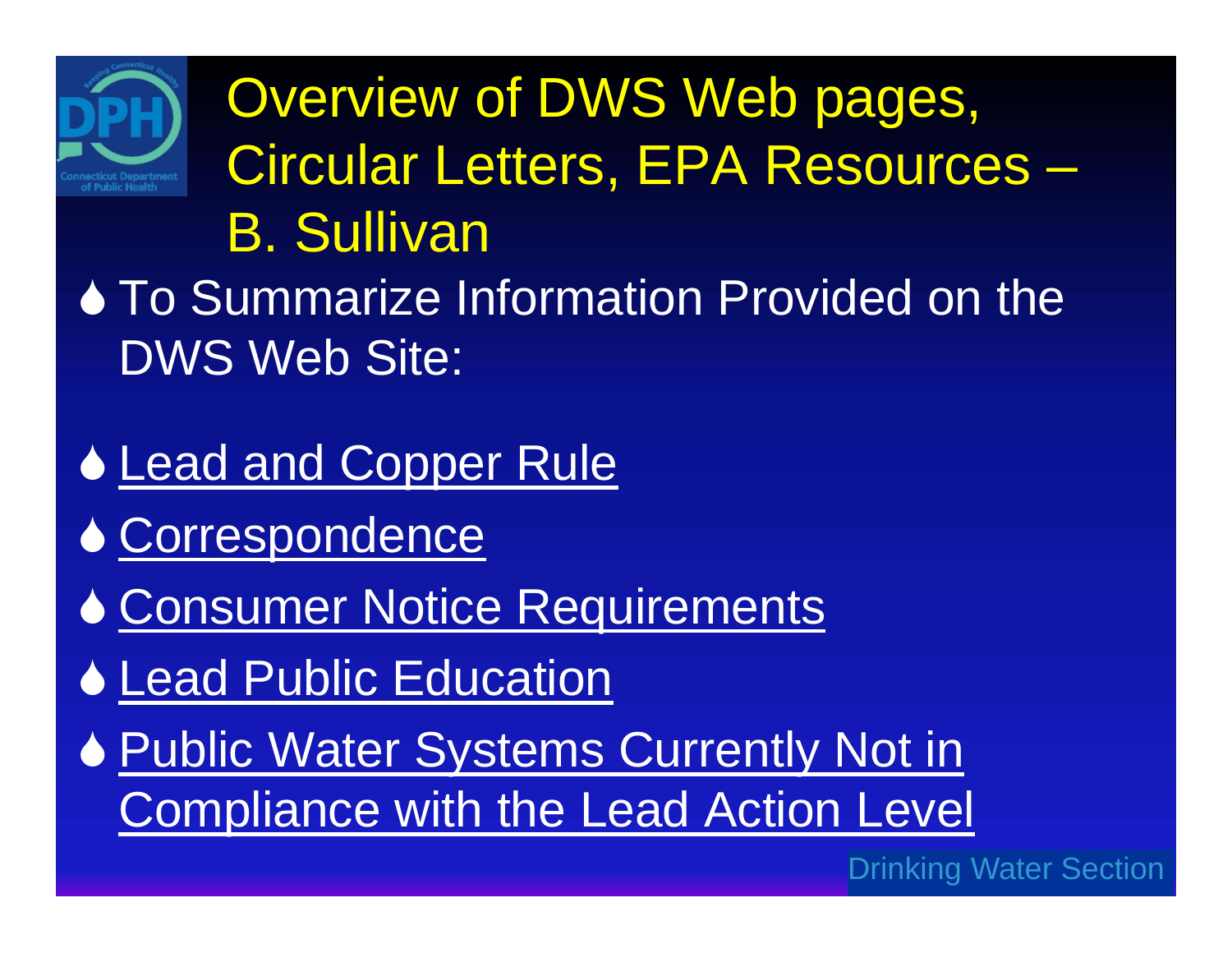## Corrosion Control Treatment Selection & Proposal – C. Sek

◆ To understand the CC steps following and exceedance, to know what is needed for corrosion control project submittal, to provided overview of EPA OCCT Guidance:

- Evaluation of Corrosion Control Treatment Steps 1 to 8
- ◆ Selection of CC Treatment with Justification, DWS Review,
- **↓Installation,**
- ◆ Continued Monitoring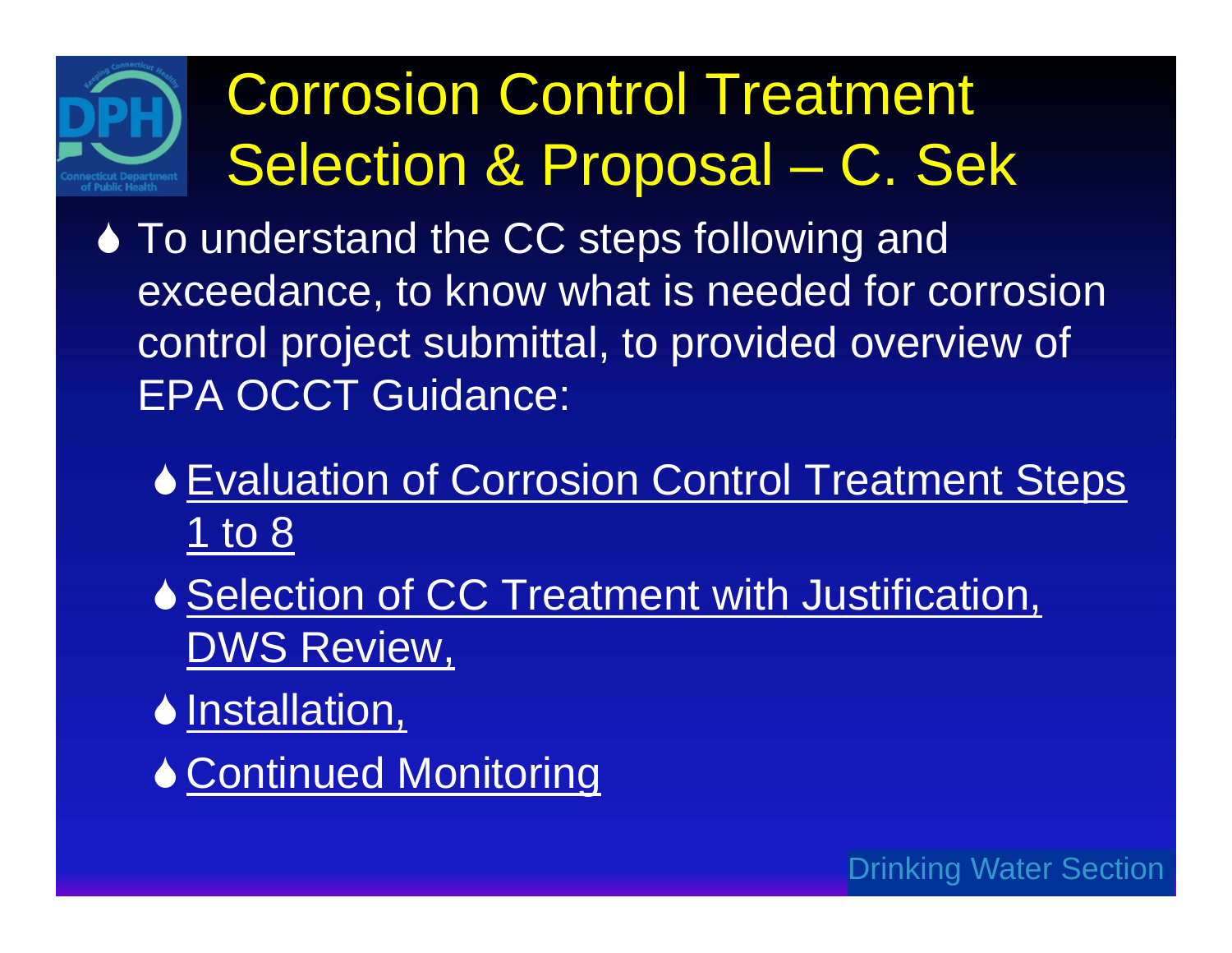## Requirements for New Sources – M. Smith

New source corrosivity potential assessment

- ◆ Well Water Quality And Quantity Suitability Application
- ◆ Monitoring Frequency,
- ◆ Corrosivity Potential Assessment,
- ◆ Blended Sources, etc.
- ◆ New/Changes in Treatment (Not OCCT)
- ♦ Areas of Concern and Impacts on Corrosion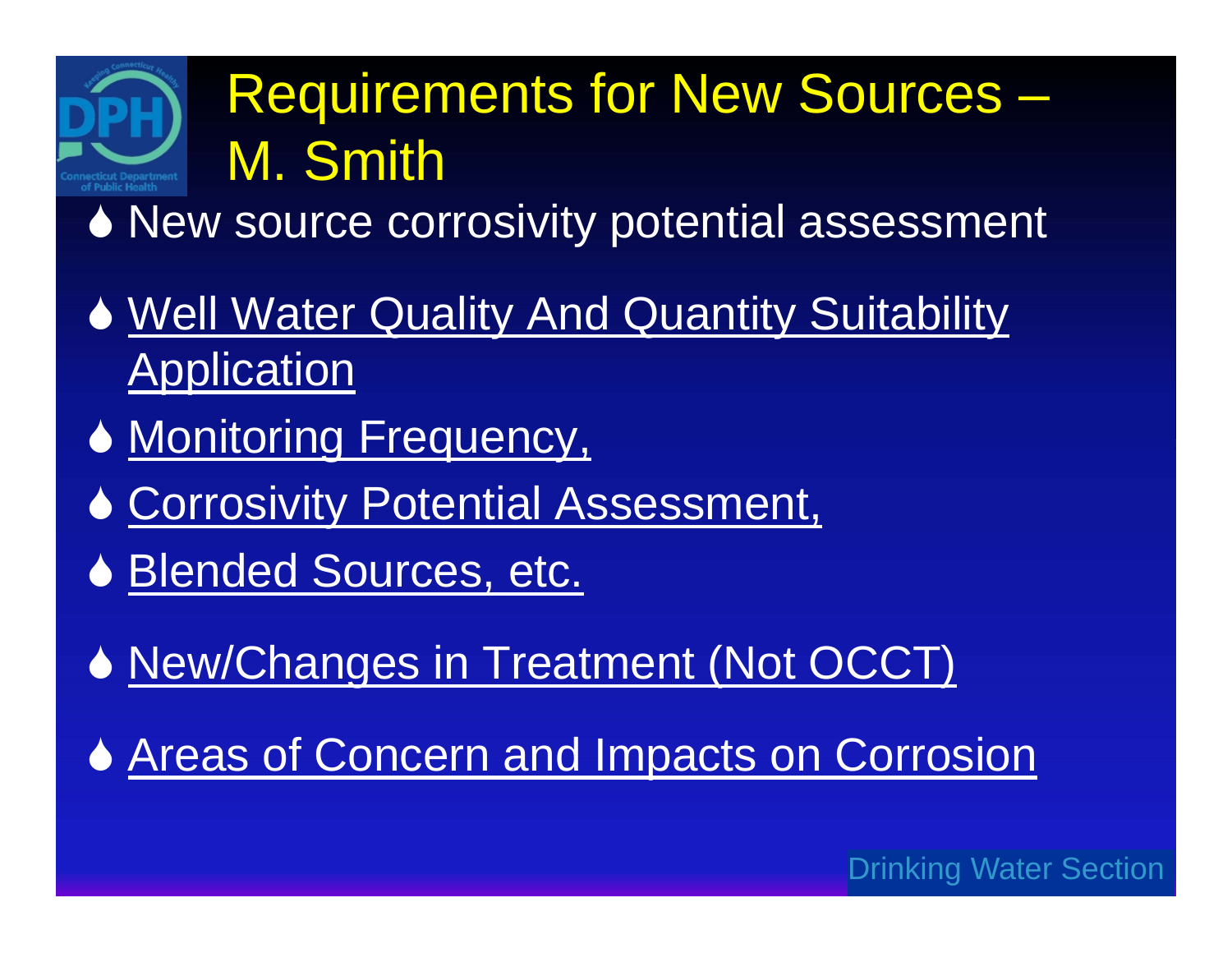

◆ Regulatory Responsibilities, ◆ Stakeholders, ◆ Direct Responsible Charge, ◆ CT DPH Expectations

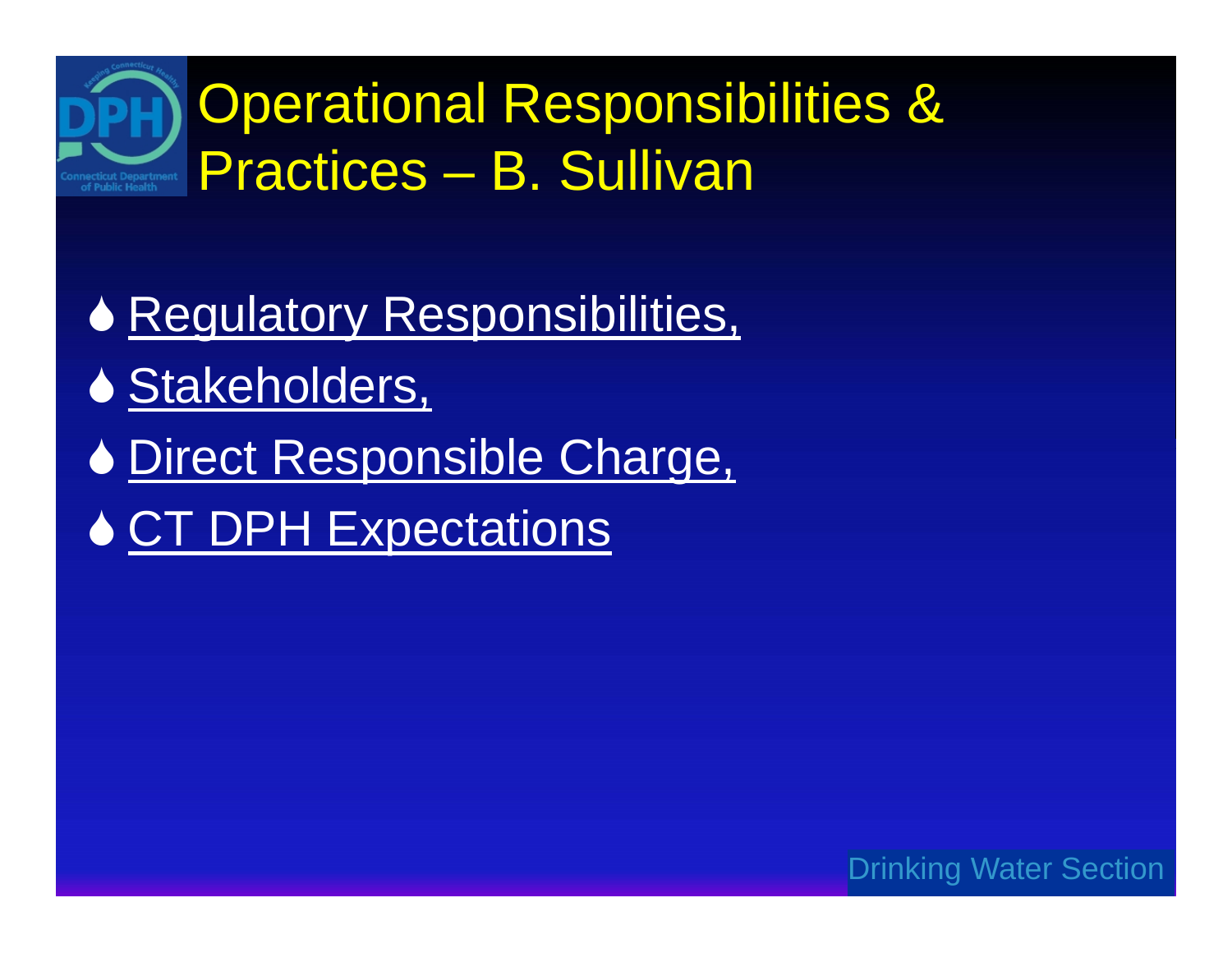

## Course Wrap Up Session, Discussion, Comments

◆ Time for us to ◆ Get Clarification, ◆ Summarize Our "Takeaways", Discuss Responsibilities, Consensus, Differences,